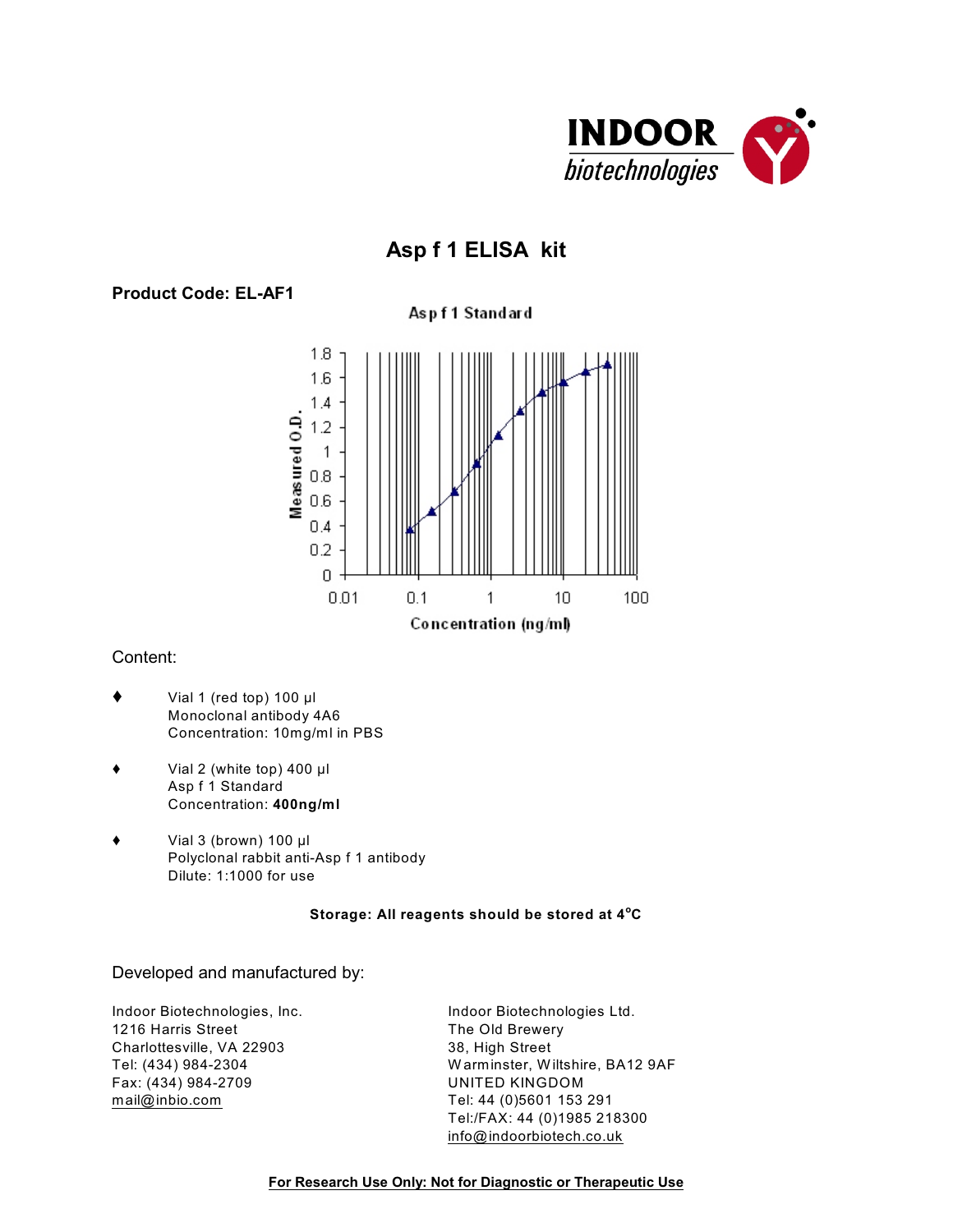# **Protocol for Asp f 1 ELISA**

- 1. Anti Asp f 1 mAb 4A6 is supplied SAS purified as a stock solution at 10mg/ml in PBS. Coat polystyrene microtiter plates (NUNC Maxisorp Cert. NUNC catalog # 439454, Fisher Catalog #12565135) with 10µl/10ml of mAb 4A6 in 50mM carbonate-bicarbonate buffer, pH 9.6. Incubate overnight at  $4^{\circ}$ C.
- 2. Wash wells 3x with PBS-0.05% Tween 20, pH 7.4 (PBS-T). Incubate for 30 min. at room temperature with 0.1ml 1% BSA PBS-T. Wash 3x with PBS-T.
- 3. Use doubling dilutions of the Asp f 1 Standard to make a control curve. The control curve dilutions are from 40-0.04ng/ml Asp f 1. Pipette 20ul Asp f 1 reference into 180ul 1% BSA PBS-T into rows A1 and B1 on the ELISA plate. Mix well and transfer 100ul across the plate into 100µl 1% BSA PBS-T diluent to make 10 serial doubling dilutions. Rows 11 and 12 should contain only 1% BSA PBS-T as blanks.
- 4. Add 0.1ml of diluted allergen samples and incubate for 1 hour at room temperature. House dust samples are routinely diluted two-fold from1/10-1/80.
- 5. Wash wells 3x with PBS-T and add 0.1ml diluted Rabbit anti-Asp f 1. The polyclonal antibody solution contains 50% glycerol and should be diluted 1/1000 in 1%BSA-PBS-T. Incubate for 1 hour at room temperature.
- 6. Wash wells 3x and add Peroxidase conjugated Goat anti Rabbit IgG 1:1000 (Jackson Laboratories Cat.# 111-036-045 or equivalent supplier). Incubate 1 hour at room temperature.
- 7. Wash wells 3x and develop the assays by adding 0.1ml 1mM ABTS in 70mM citrate phosphate buffer, pH 4.2 and 1/1000 dilution of  $H_2O_2$ . Read the plate when the absorbance at 405nm reaches 2.0-2.4.

*Notes: Buffer recipes, storage conditions and a list of frequently asked questions can be found under "Protocols" on our web site: [www.inbio.com.](http://www.inbio.com)*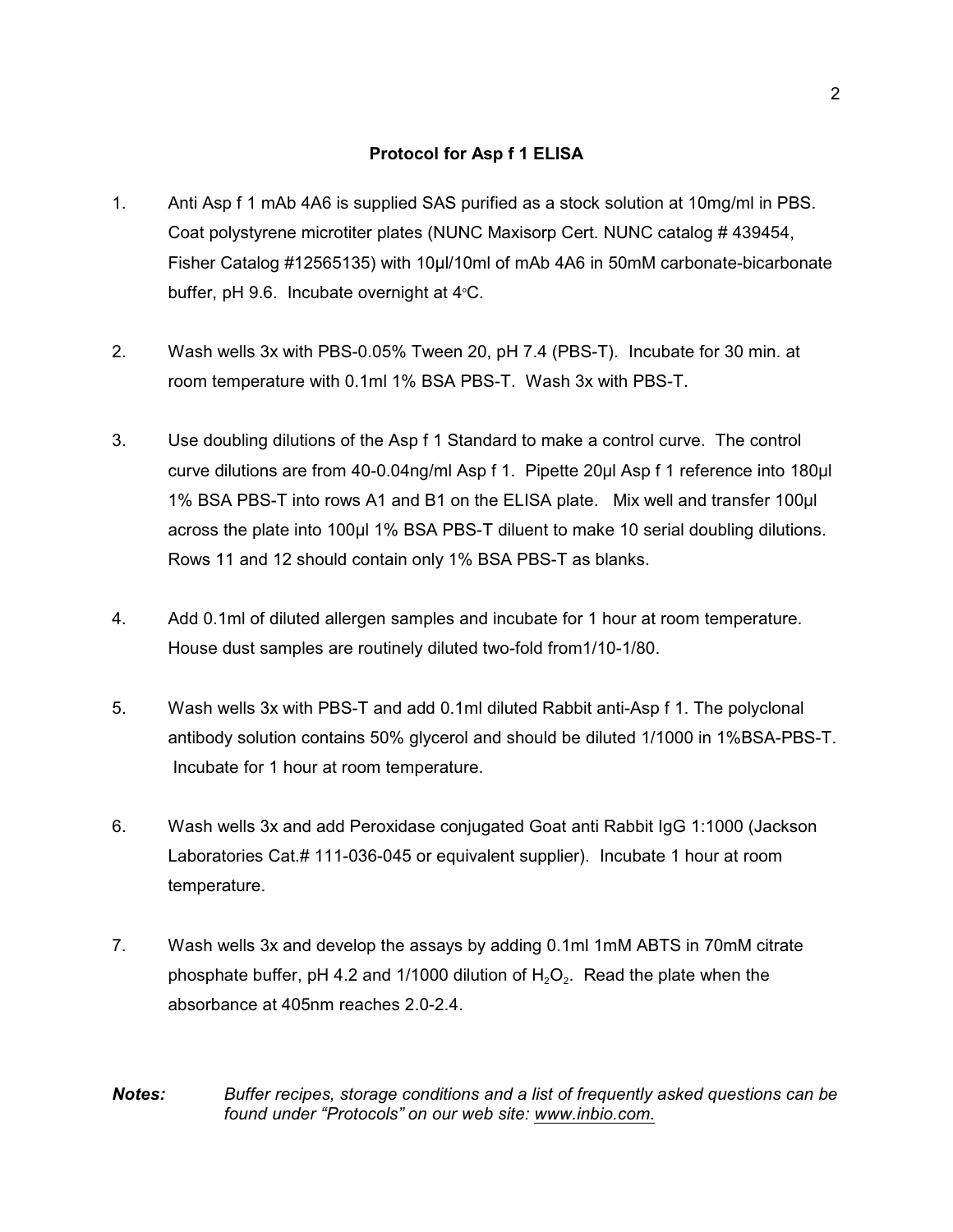#### **References**:

- 1. Arruda, LK, Platts-Mills, TAE, Fox, JW and Chapman, MD (1990). Aspergillus fumigatus allergen I, a major IgE binding protein, is a member of the mitogillin family of cytotoxins. J. Exp. Med., 172:1529-1532.
- 2. Arruda LK, Platts-Mills TAE, Longbottom JL, Chapman MD (1992). Aspergillus fumigatus: Identification of 16kd, 18kd and 45kd antigens recognized by human IgG and IgE antibodies and murine monoclonal antibodies. J. Allergy Clin. Immunol. 89:1166-1176.
- 3. Arruda LK, Mann BJ, Chapman MD (1992). Selective expression of a major allergen and cytotoxin, Asp f I, in Aspergillus fumigatus. J. Immunol.149:3354-3359.
- 4. Sporik RB, Arruda LK, Woodfolk J, Chapman MD, Platts-Mills TAE. (1993). Environmental exposure to Aspergillus fumigatus allergen 1 (Asp f I). Clin Exp Allergy 23:326-331.
- 5. El-Dahr JM, Fink R, Selden R, Arruda LK, Platts-Mills TAE, Heymann PW. (1994). Development of immune responses to Aspergillus at an early age in children with cystic fibrosis. Am J Respir Crit Care Med 150:1513-1518.